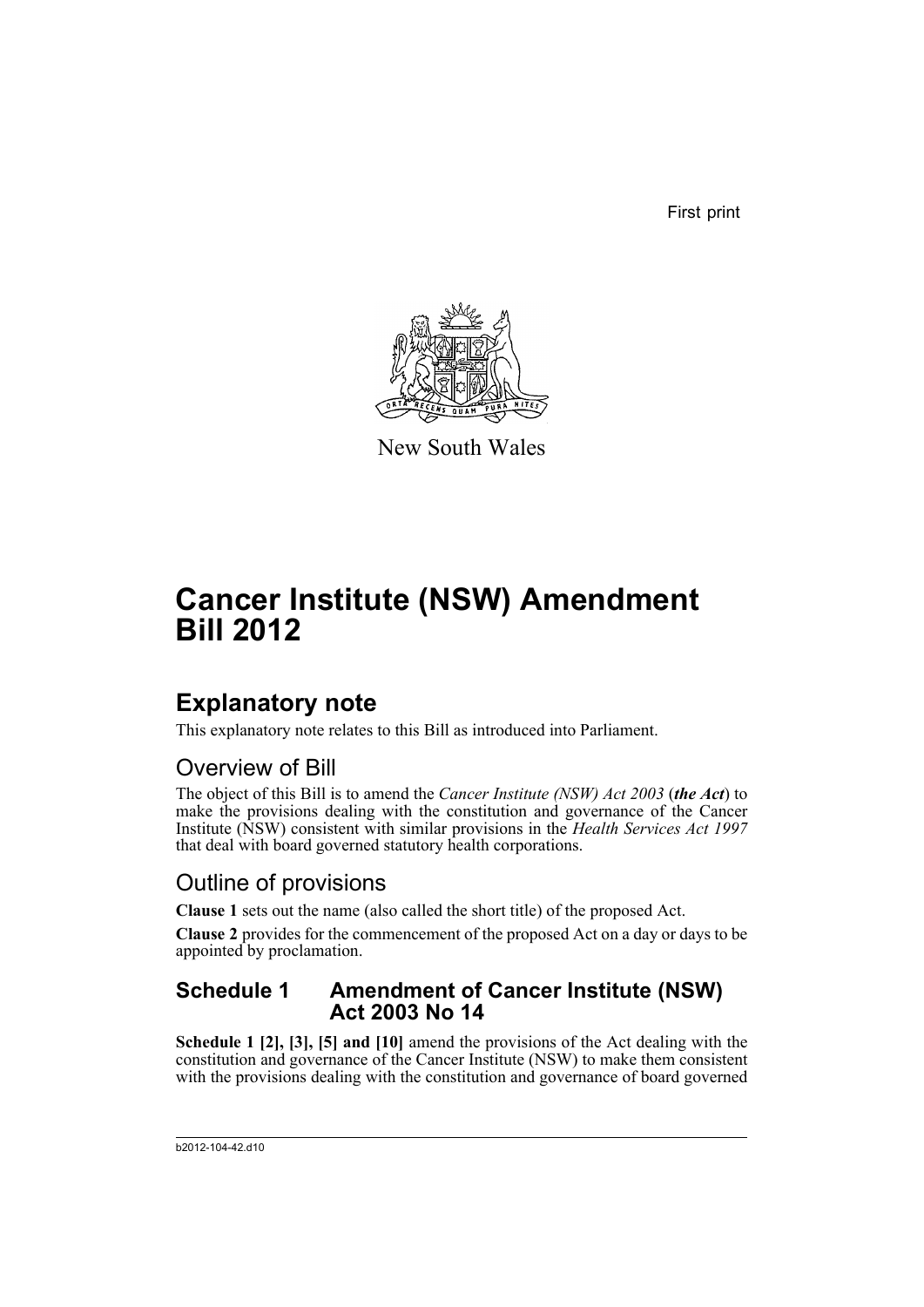Explanatory note

statutory health corporations set out in Division 1 of Part 2 of Chapter 4 of the *Health Services Act 1997* and Schedule 5 to that Act.

**Schedule 1 [1] and [4]** make consequential amendments.

**Schedule 1 [9]** removes certain spent transitional provisions relating to the New South Wales Cancer Council.

**Schedule 1 [11]** contains certain savings and transitional provisions. It includes provisions that save the appointments of current members of the Board of the Cancer Institute (NSW), saves the appointment and employment of the current Chief Cancer Officer and transfers the staff of the Cancer Institute (NSW) from employment within the Government Service under Chapter 1A of the *Public Sector Employment and Management Act 2002* to employment within the NSW Health Service under Part 1 of Chapter 9 of the *Health Services Act 1997*. The amendment and **Schedule 1 [9]** also move provisions that enable regulations of a savings or transitional nature to be made from the main body of the Act to a schedule to the Act.

**Schedule 1 [6]** makes a consequential amendment.

**Schedule 1 [8]** provides that Chapter 10 (Administration of the public health system) of the *Health Services Act 1997* extends to the Cancer Institute (NSW) as if it were a statutory health corporation.

**Schedule 1 [7]** makes a consequential repeal of a provision the subject matter of which is dealt with in Chapter 10 of the *Health Services Act 1997*.

## **Schedule 2 Amendment of other Acts**

#### **Amendment of Health Services Act 1997**

**Schedule 2.1 [1]** enables the Government of New South Wales to employ staff under Part 1 of Chapter 9 of the *Health Services Act 1997* to enable the Cancer Institute (NSW) to exercise its functions under the Act or any other Act.

**Schedule 2.1 [2]** makes a consequential amendment.

## **Amendment of Public Sector Employment and Management Act 2002**

**Schedule 2.2** makes a consequential repeal.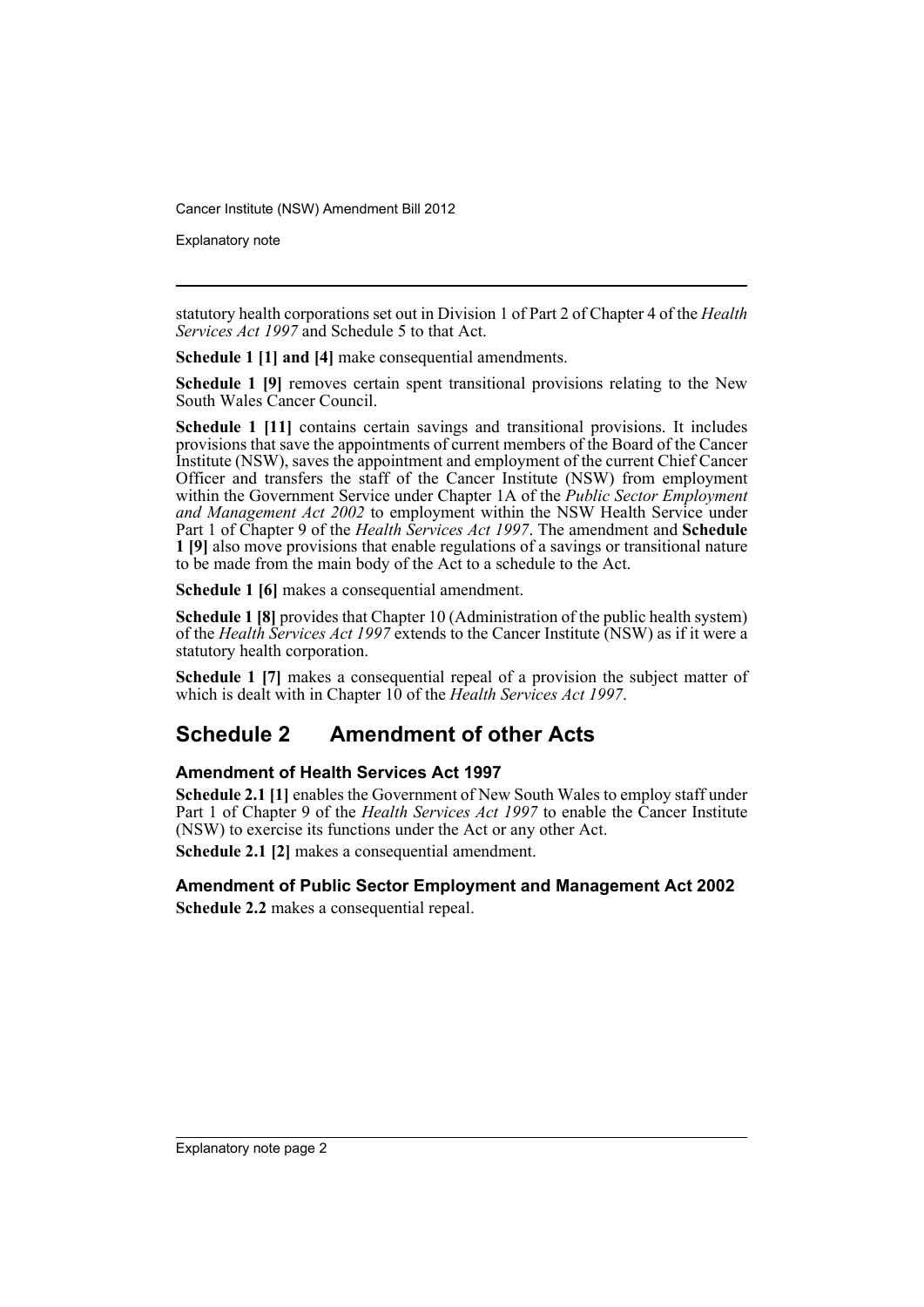First print



New South Wales

# **Cancer Institute (NSW) Amendment Bill 2012**

## **Contents**

|                                                               | Page |
|---------------------------------------------------------------|------|
| Name of Act                                                   |      |
| 2 Commencement                                                |      |
| Schedule 1 Amendment of Cancer Institute (NSW) Act 2003 No 14 | 3    |
| Schedule 2 Amendment of other Acts                            | 8.   |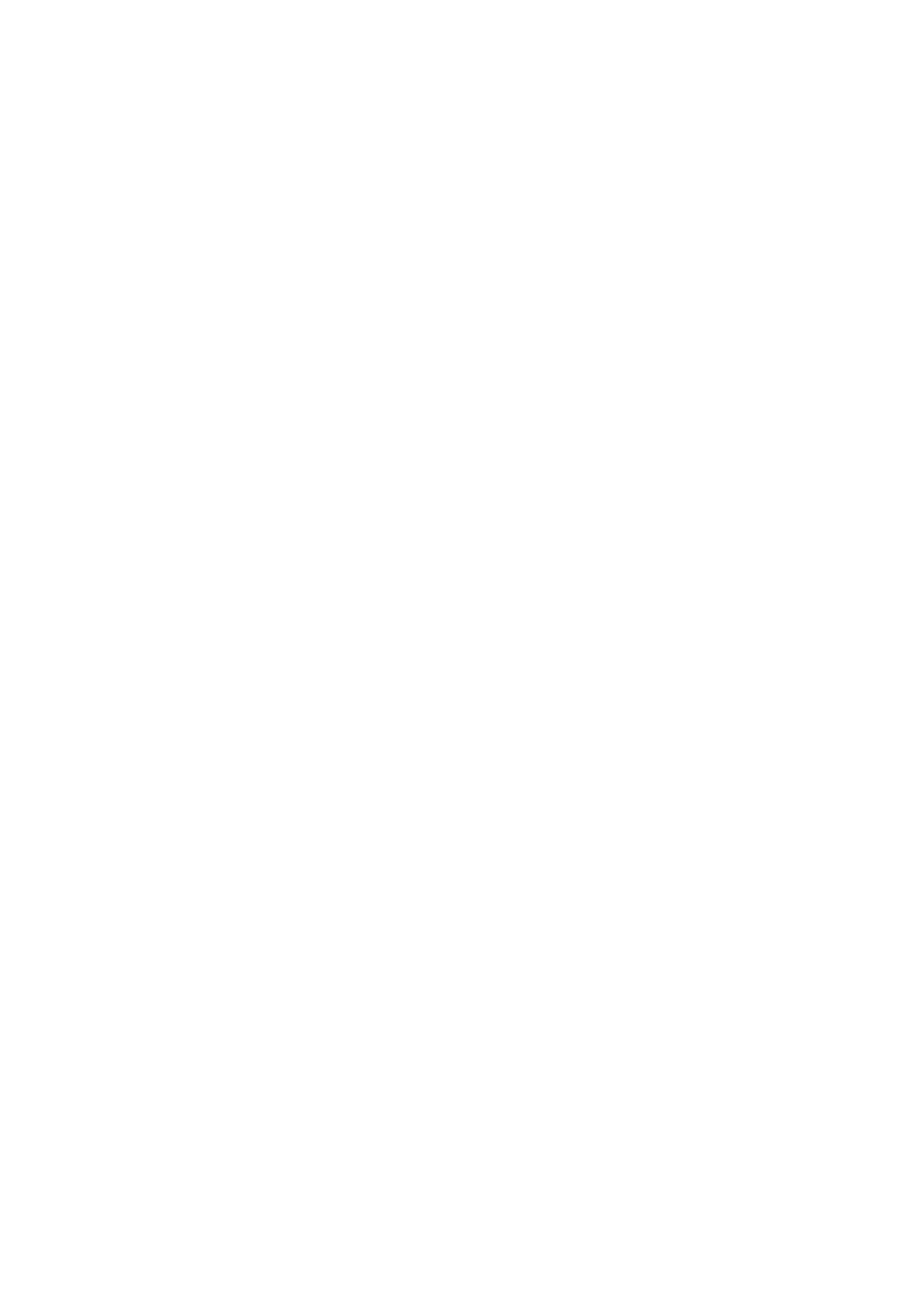

New South Wales

# **Cancer Institute (NSW) Amendment Bill 2012**

No , 2012

### **A Bill for**

An Act to amend the *Cancer Institute (NSW) Act 2003* to make further provision regarding the constitution and functions of the Cancer Institute (NSW); and for other purposes.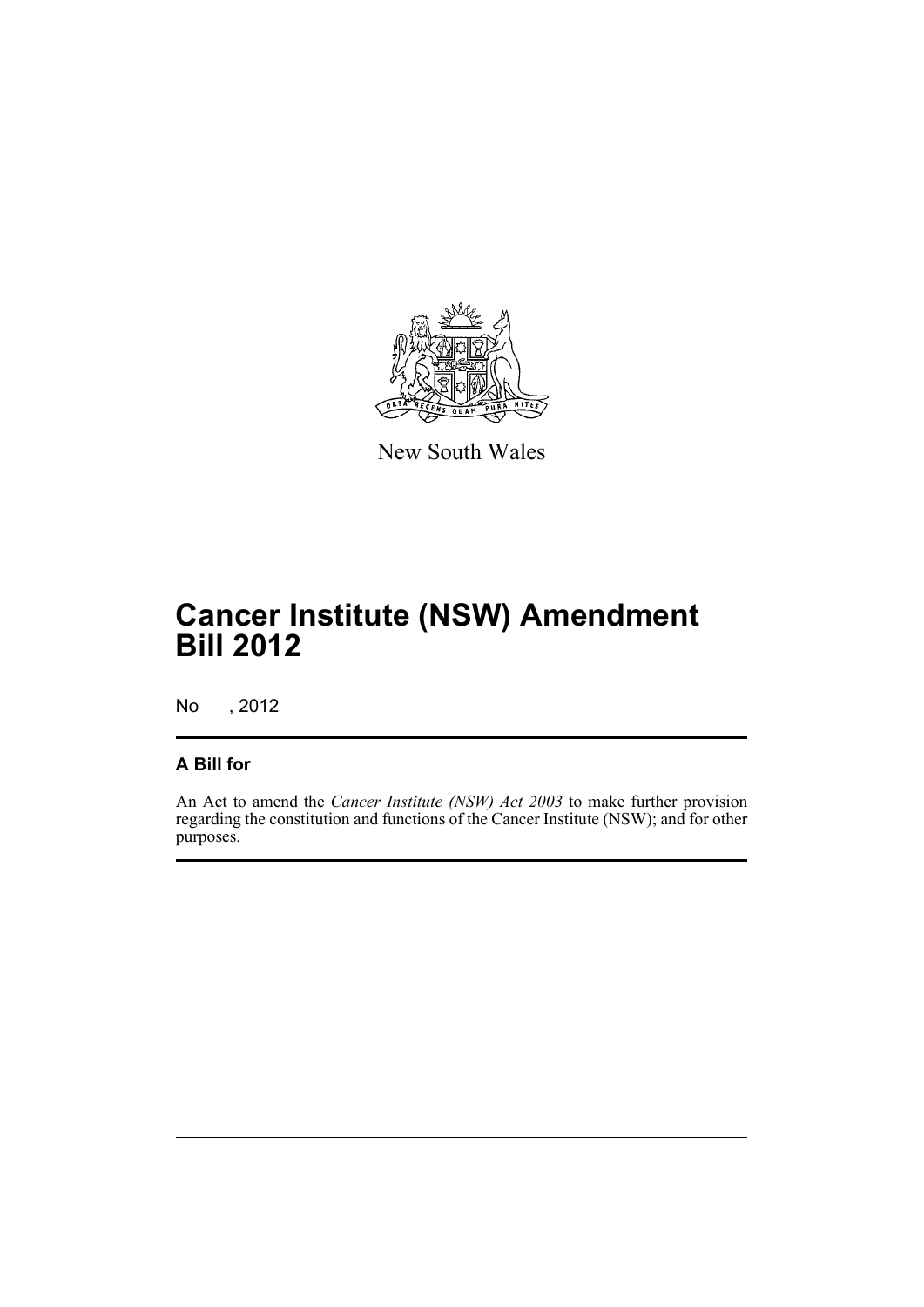<span id="page-5-1"></span><span id="page-5-0"></span>

| The Legislature of New South Wales enacts:                           | 1             |
|----------------------------------------------------------------------|---------------|
| Name of Act                                                          | $\mathcal{P}$ |
| This Act is the Cancer Institute (NSW) Amendment Act 2012.           | 3             |
| Commencement                                                         | 4             |
| This Act commences on a day or days to be appointed by proclamation. | 5             |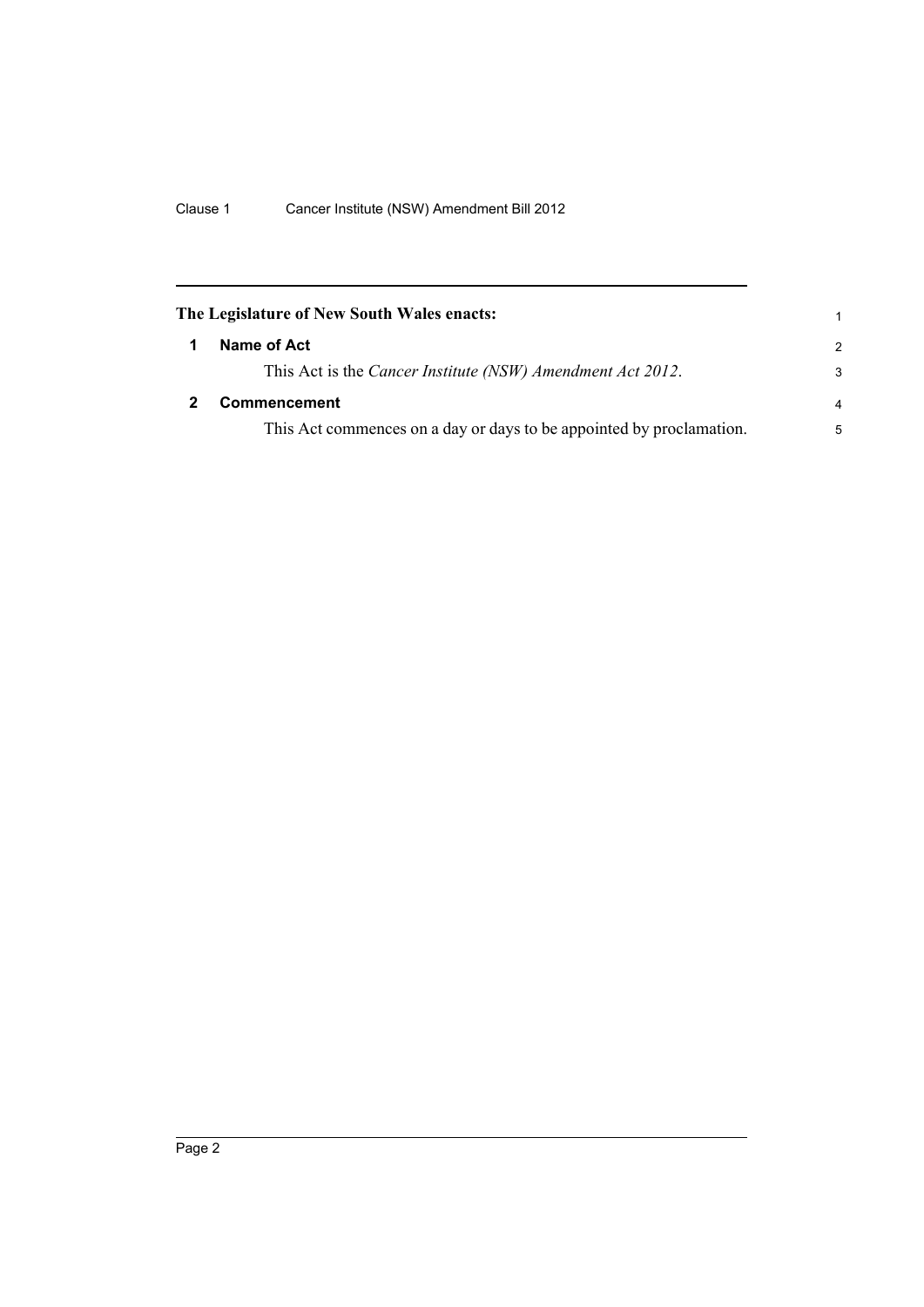Amendment of Cancer Institute (NSW) Act 2003 No 14 Schedule 1

<span id="page-6-0"></span>

| <b>Schedule 1</b> |                              | <b>Amendment of Cancer Institute (NSW)</b><br>Act 2003 No 14                                                                                                                                                                                     | 1<br>$\overline{2}$  |
|-------------------|------------------------------|--------------------------------------------------------------------------------------------------------------------------------------------------------------------------------------------------------------------------------------------------|----------------------|
| [1]               | <b>Section 3 Definitions</b> |                                                                                                                                                                                                                                                  | 3                    |
|                   |                              | Omit the definition of <i>Chief Cancer Officer</i> from section 3 (1).                                                                                                                                                                           | 4                    |
|                   | Insert instead:              |                                                                                                                                                                                                                                                  | 5                    |
|                   |                              | <b>Chief Cancer Officer</b> means the Chief Cancer Officer appointed<br>under section 10.                                                                                                                                                        | 6<br>$\overline{7}$  |
| [2]               |                              | <b>Section 8 Membership of Board</b>                                                                                                                                                                                                             | 8                    |
|                   |                              | Omit section $8(1)(a)$ . Insert instead:                                                                                                                                                                                                         | 9                    |
|                   |                              | at least 5, but not more than 11, persons appointed by the<br>(a)<br>Minister, and                                                                                                                                                               | 10<br>11             |
| [3]               |                              | <b>Section 10 Chief Cancer Officer</b>                                                                                                                                                                                                           | 12                   |
|                   |                              | Omit section $10(1)$ and $(2)$ . Insert instead:                                                                                                                                                                                                 | 13                   |
|                   | (1)                          | There is to be a Chief Cancer Officer.                                                                                                                                                                                                           | 14                   |
|                   | (2)                          | If the position of Chief Cancer Officer is an executive position<br>within the meaning of Part 3 of Chapter 9 of the Health Services<br><i>Act 1997</i> , the appointment and employment of the Chief Cancer<br>Officer is subject to that Part. | 15<br>16<br>17<br>18 |
|                   | (2A)                         | If the position of Chief Cancer Officer is not an executive<br>position within the meaning of Part 3 of Chapter 9 of the <i>Health</i><br>Services Act 1997:                                                                                     | 19<br>20<br>21       |
|                   |                              | the Chief Cancer Officer is to be appointed by the<br>(a)<br>Minister, and                                                                                                                                                                       | 22<br>23             |
|                   |                              | the Chief Cancer Officer is, while holding that office, to be<br>(b)<br>employed under Part 1 of Chapter 9 of the Health Services<br><i>Act 1997</i> in the NSW Health Service.                                                                  | 24<br>25<br>26       |
| [4]               |                              | Section 10 (5), (7) and (8)                                                                                                                                                                                                                      | 27                   |
|                   | Omit the subsections.        |                                                                                                                                                                                                                                                  | 28                   |
|                   |                              |                                                                                                                                                                                                                                                  |                      |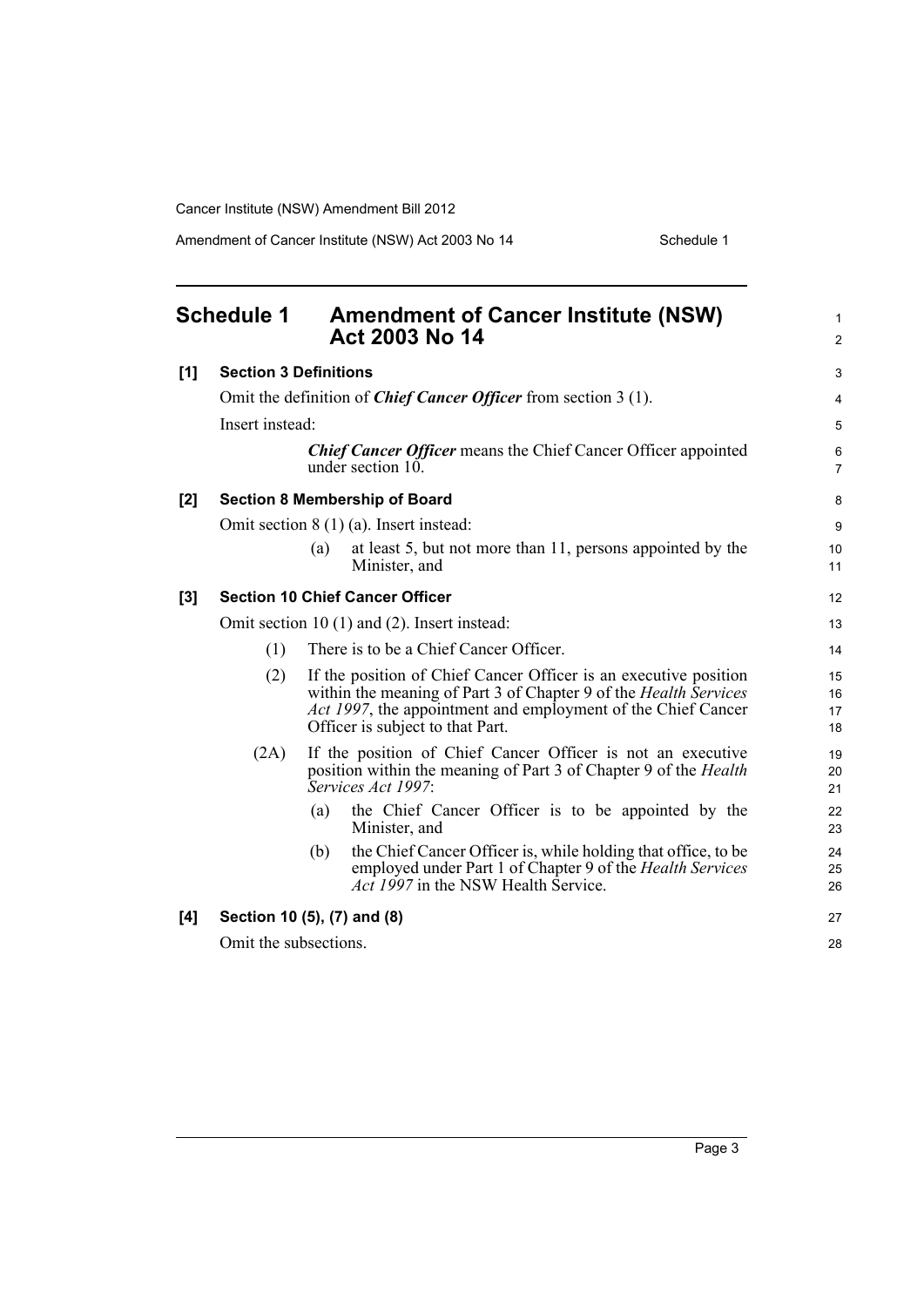Schedule 1 Amendment of Cancer Institute (NSW) Act 2003 No 14

| [5] |                          | <b>Section 11</b> |                                                                                                                                                                                                                                                                      | 1                    |
|-----|--------------------------|-------------------|----------------------------------------------------------------------------------------------------------------------------------------------------------------------------------------------------------------------------------------------------------------------|----------------------|
|     | Insert after section 10: |                   | 2                                                                                                                                                                                                                                                                    |                      |
|     | 11                       |                   | Removal of members and appointment of administrator                                                                                                                                                                                                                  | 3                    |
|     |                          | (1)               | The Governor may at any time, for any reason or no reason and<br>without notice, by order published in the Gazette:                                                                                                                                                  | 4<br>5               |
|     |                          |                   | (a)<br>remove any member (including the Chief Cancer Officer)<br>or all members of the Board from office, or                                                                                                                                                         | 6<br>$\overline{7}$  |
|     |                          |                   | remove all members of the Board from office and appoint,<br>(b)<br>as administrator of the Cancer Institute, a person specified<br>in the order for such period as may be specified in the<br>order, or                                                              | 8<br>9<br>10<br>11   |
|     |                          |                   | remove all members of the Board (other than the Chief<br>(c)<br>Cancer Officer) from office and appoint, as administrator<br>of the Cancer Institute, the Chief Cancer Officer for such<br>period as may be specified in the order.                                  | 12<br>13<br>14<br>15 |
|     |                          | (2)               | The Chief Cancer Officer ceases to hold office as Chief Cancer<br>Officer if removed from office as a member of the Board.                                                                                                                                           | 16<br>17             |
|     |                          | (3)               | An administrator of the Cancer Institute has and may exercise,<br>subject to any conditions that may be specified in the order by<br>which the administrator was appointed, all the functions of the<br>Board of the Cancer Institute.                               | 18<br>19<br>20<br>21 |
|     |                          | (4)               | An administrator of the Cancer Institute is entitled to be paid<br>from the funds of the Cancer Institute such remuneration<br>(including travelling and subsistence allowances) as the Minister<br>may from time to time determine in respect of the administrator. | 22<br>23<br>24<br>25 |
|     |                          | (5)               | The regulations may make provision with respect to<br>administrators of the Cancer Institute.                                                                                                                                                                        | 26<br>27             |
|     |                          | (6)               | If the position of Chief Cancer Officer is an executive position<br>within the meaning of Part 3 of Chapter 9 of the <i>Health Services</i><br>Act 1997:                                                                                                             | 28<br>29<br>30       |
|     |                          |                   | (a)<br>the Chief Cancer Officer may not be removed from office<br>under section 121N of that Act, and                                                                                                                                                                | 31<br>32             |
|     |                          |                   | (b)<br>section 121N of that Act applies:                                                                                                                                                                                                                             | 33                   |
|     |                          |                   | to and in respect of a Chief Cancer Officer who is<br>(i)<br>removed from office under this section, and                                                                                                                                                             | 34<br>35             |
|     |                          |                   | to and in respect of the executive position of a Chief<br>(i)<br>Cancer Officer who is so removed,                                                                                                                                                                   | 36<br>37             |
|     |                          |                   | in the same way as it applies to and in respect of a health<br>executive who is removed from office under section 121N                                                                                                                                               | 38<br>39             |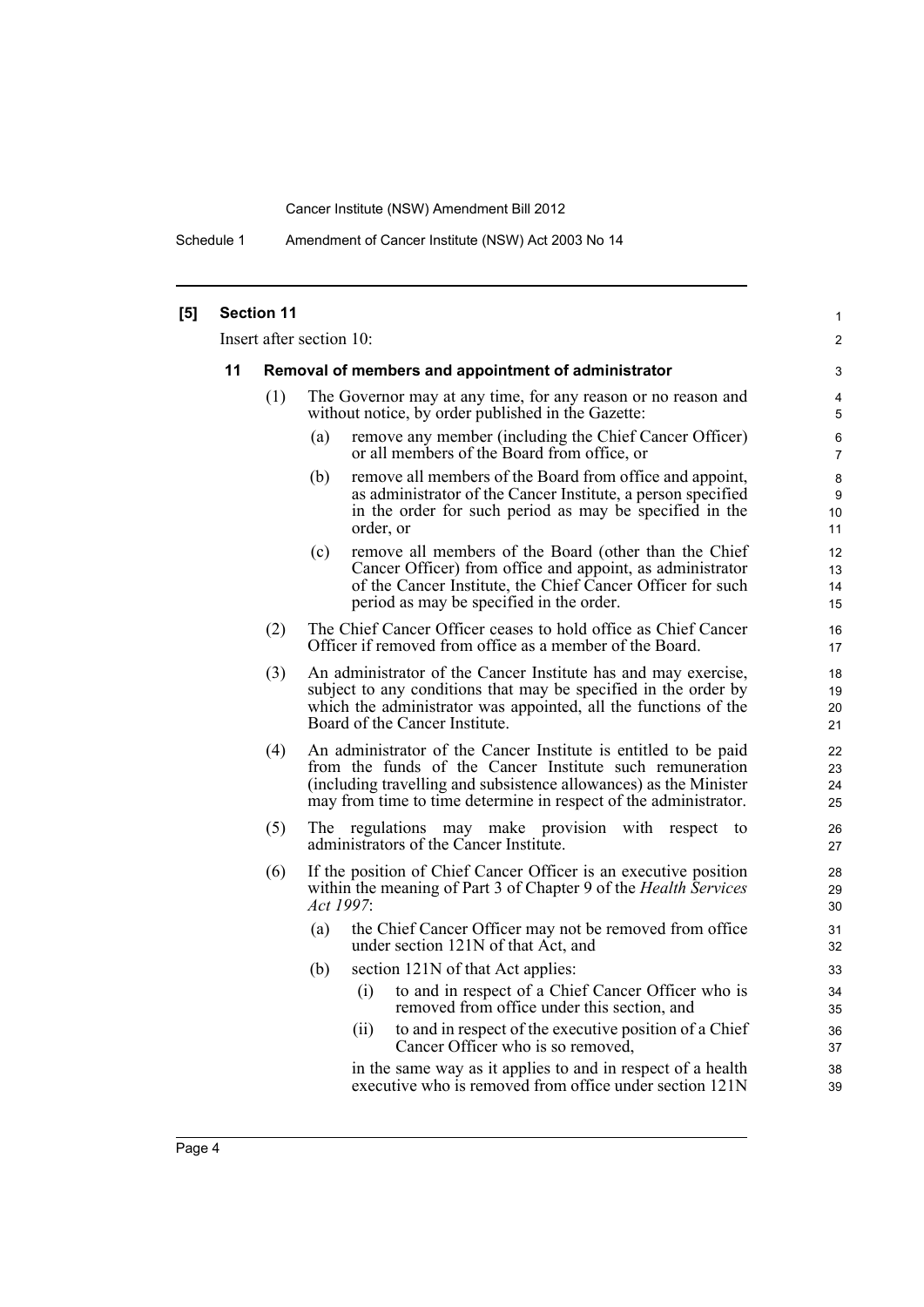| and to and in respect of the executive position of a health<br>executive who is so removed.<br><b>Section 12 General functions of Cancer Institute</b><br>[6]<br>Omit the note to section 12 (4). Insert instead:<br>Note. Staff may be employed under Chapter 9 of the Health Services Act<br>1997 in the NSW Health Service to enable the Cancer Institute to<br>exercise its functions under this or any other Act.<br>Section 21 Independent review of performance of Cancer Institute<br>[7]<br>Omit the section.<br><b>Section 21A</b><br>[8]<br>Insert before section 22:<br>21A<br><b>Relationship with Chapter 10 of Health Services Act 1997</b><br>Chapter 10 (Administration of the public health system) of the<br>(1)<br><i>Health Services Act 1997</i> extends to the Cancer Institute as if it<br>were a statutory health corporation.<br>(2)<br>To the extent of any inconsistency, that Chapter (as extended by<br>subsection $(1)$ ) prevails over this Act.<br>[9]<br><b>Section 25 Regulations</b><br>Omit section 25 $(2)$ – $(4)$ .<br>Schedule 1 Provisions relating to members and procedure of Board<br>Omit "3 years" from clause 4 of the Schedule. Insert instead "4 years". |  |
|------------------------------------------------------------------------------------------------------------------------------------------------------------------------------------------------------------------------------------------------------------------------------------------------------------------------------------------------------------------------------------------------------------------------------------------------------------------------------------------------------------------------------------------------------------------------------------------------------------------------------------------------------------------------------------------------------------------------------------------------------------------------------------------------------------------------------------------------------------------------------------------------------------------------------------------------------------------------------------------------------------------------------------------------------------------------------------------------------------------------------------------------------------------------------------------------------------|--|
|                                                                                                                                                                                                                                                                                                                                                                                                                                                                                                                                                                                                                                                                                                                                                                                                                                                                                                                                                                                                                                                                                                                                                                                                            |  |
|                                                                                                                                                                                                                                                                                                                                                                                                                                                                                                                                                                                                                                                                                                                                                                                                                                                                                                                                                                                                                                                                                                                                                                                                            |  |
|                                                                                                                                                                                                                                                                                                                                                                                                                                                                                                                                                                                                                                                                                                                                                                                                                                                                                                                                                                                                                                                                                                                                                                                                            |  |
|                                                                                                                                                                                                                                                                                                                                                                                                                                                                                                                                                                                                                                                                                                                                                                                                                                                                                                                                                                                                                                                                                                                                                                                                            |  |
|                                                                                                                                                                                                                                                                                                                                                                                                                                                                                                                                                                                                                                                                                                                                                                                                                                                                                                                                                                                                                                                                                                                                                                                                            |  |
|                                                                                                                                                                                                                                                                                                                                                                                                                                                                                                                                                                                                                                                                                                                                                                                                                                                                                                                                                                                                                                                                                                                                                                                                            |  |
|                                                                                                                                                                                                                                                                                                                                                                                                                                                                                                                                                                                                                                                                                                                                                                                                                                                                                                                                                                                                                                                                                                                                                                                                            |  |
|                                                                                                                                                                                                                                                                                                                                                                                                                                                                                                                                                                                                                                                                                                                                                                                                                                                                                                                                                                                                                                                                                                                                                                                                            |  |
| $[10]$                                                                                                                                                                                                                                                                                                                                                                                                                                                                                                                                                                                                                                                                                                                                                                                                                                                                                                                                                                                                                                                                                                                                                                                                     |  |
|                                                                                                                                                                                                                                                                                                                                                                                                                                                                                                                                                                                                                                                                                                                                                                                                                                                                                                                                                                                                                                                                                                                                                                                                            |  |
|                                                                                                                                                                                                                                                                                                                                                                                                                                                                                                                                                                                                                                                                                                                                                                                                                                                                                                                                                                                                                                                                                                                                                                                                            |  |
|                                                                                                                                                                                                                                                                                                                                                                                                                                                                                                                                                                                                                                                                                                                                                                                                                                                                                                                                                                                                                                                                                                                                                                                                            |  |
|                                                                                                                                                                                                                                                                                                                                                                                                                                                                                                                                                                                                                                                                                                                                                                                                                                                                                                                                                                                                                                                                                                                                                                                                            |  |
|                                                                                                                                                                                                                                                                                                                                                                                                                                                                                                                                                                                                                                                                                                                                                                                                                                                                                                                                                                                                                                                                                                                                                                                                            |  |
|                                                                                                                                                                                                                                                                                                                                                                                                                                                                                                                                                                                                                                                                                                                                                                                                                                                                                                                                                                                                                                                                                                                                                                                                            |  |
|                                                                                                                                                                                                                                                                                                                                                                                                                                                                                                                                                                                                                                                                                                                                                                                                                                                                                                                                                                                                                                                                                                                                                                                                            |  |
| <b>Schedule 3</b><br>$[11]$                                                                                                                                                                                                                                                                                                                                                                                                                                                                                                                                                                                                                                                                                                                                                                                                                                                                                                                                                                                                                                                                                                                                                                                |  |
| Insert after Schedule 2:                                                                                                                                                                                                                                                                                                                                                                                                                                                                                                                                                                                                                                                                                                                                                                                                                                                                                                                                                                                                                                                                                                                                                                                   |  |
| <b>Schedule 3</b><br>Savings, transitional and other<br>provisions                                                                                                                                                                                                                                                                                                                                                                                                                                                                                                                                                                                                                                                                                                                                                                                                                                                                                                                                                                                                                                                                                                                                         |  |
| Part 1<br><b>General</b>                                                                                                                                                                                                                                                                                                                                                                                                                                                                                                                                                                                                                                                                                                                                                                                                                                                                                                                                                                                                                                                                                                                                                                                   |  |
| 1<br><b>Regulations</b>                                                                                                                                                                                                                                                                                                                                                                                                                                                                                                                                                                                                                                                                                                                                                                                                                                                                                                                                                                                                                                                                                                                                                                                    |  |
| The regulations may contain provisions of a savings or<br>(1)<br>transitional nature consequent on the enactment of this Act or any<br>Act that amends this Act.                                                                                                                                                                                                                                                                                                                                                                                                                                                                                                                                                                                                                                                                                                                                                                                                                                                                                                                                                                                                                                           |  |

Amendment of Cancer Institute (NSW) Act 2003 No 14 Schedule 1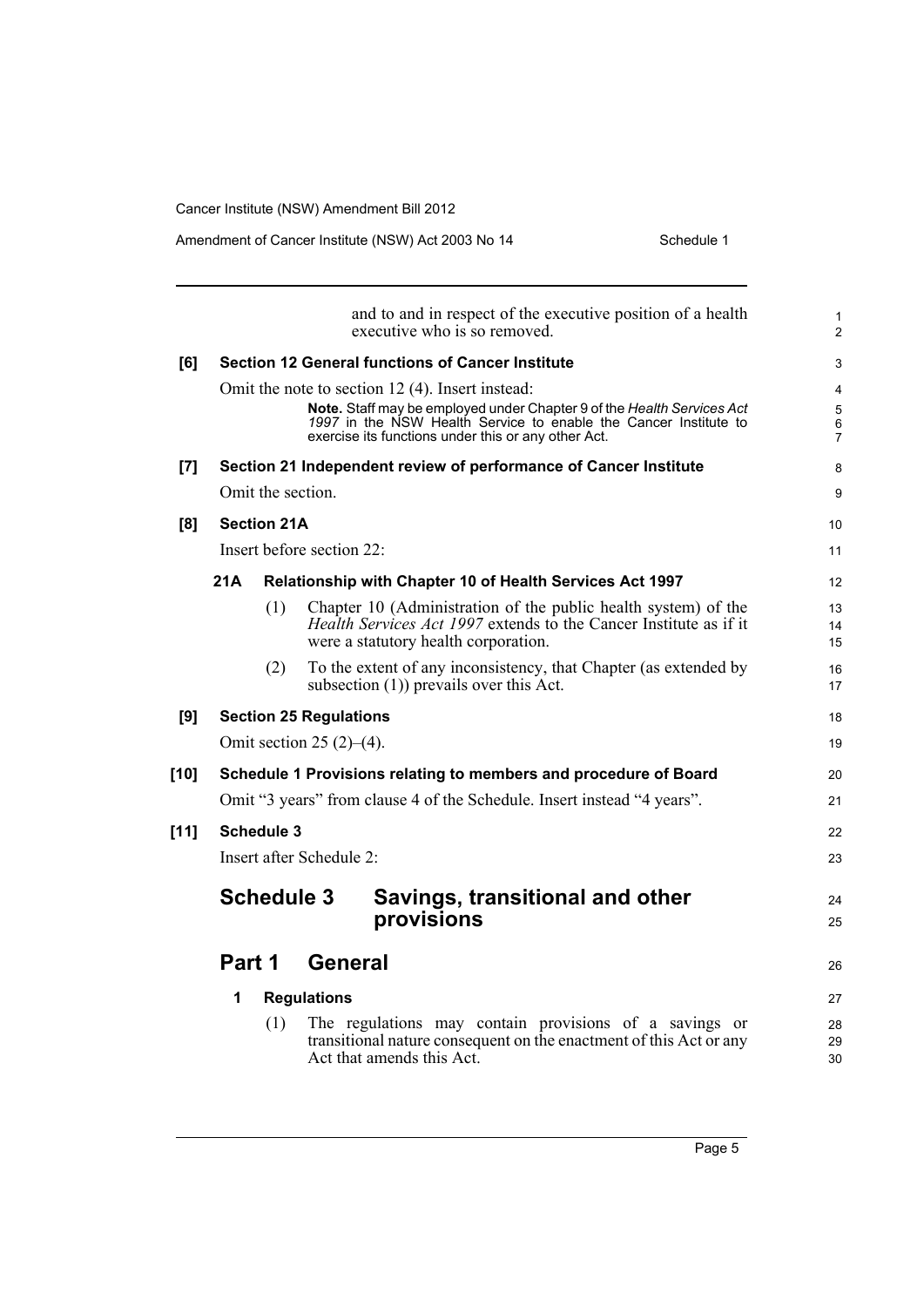(2) Any such provision may, if the regulations so provide, take effect from the date of assent to the Act concerned or a later date. (3) To the extent to which any such provision takes effect from a date that is earlier than the date of its publication on the NSW legislation website, the provision does not operate so as:

12 13 14

- (a) to affect, in a manner prejudicial to any person (other than the State or an authority of the State), the rights of that person existing before the date of its publication, or
- (b) to impose liabilities on any person (other than the State or an authority of the State) in respect of anything done or omitted to be done before the date of its publication.

### **Part 2 Provisions consequent on enactment of Cancer Institute (NSW) Amendment Act 2012**

#### **2 Transfer of staff**

- (1) A person who, immediately before the commencement of this clause, was employed under Chapter 1A of the *Public Sector Employment and Management Act 2002* to enable the Cancer Institute to exercise its functions is, on that commencement, transferred to the employment of the NSW Health Service under Part 1 of Chapter 9 of the *Health Services Act 1997*.
- (2) However, if a person referred to in subclause (1) was, immediately before the commencement of this clause, an executive officer under Part 3.1 of the *Public Sector Employment and Management Act 2002*, that person is, on that commencement, taken to be a health executive under Part 3 of Chapter 9 of the *Health Services Act 1997*.
- (3) The regulations may make provision for or with respect to the transfer of employment of such persons.

#### **3 Saving of appointment of members of Board**

- (1) The substitution of section 8 (1) (a) by the *Cancer Institute (NSW) Amendment Act 2012* does not affect the appointment of any member of the Board holding office under that provision immediately before the substitution.
- (2) The amendment of clause 4 of Schedule 1 to the Act by the *Cancer Institute (NSW) Amendment Act 2012* does not affect the term of office of any person holding office as a member of the Board on the commencement of the amendment.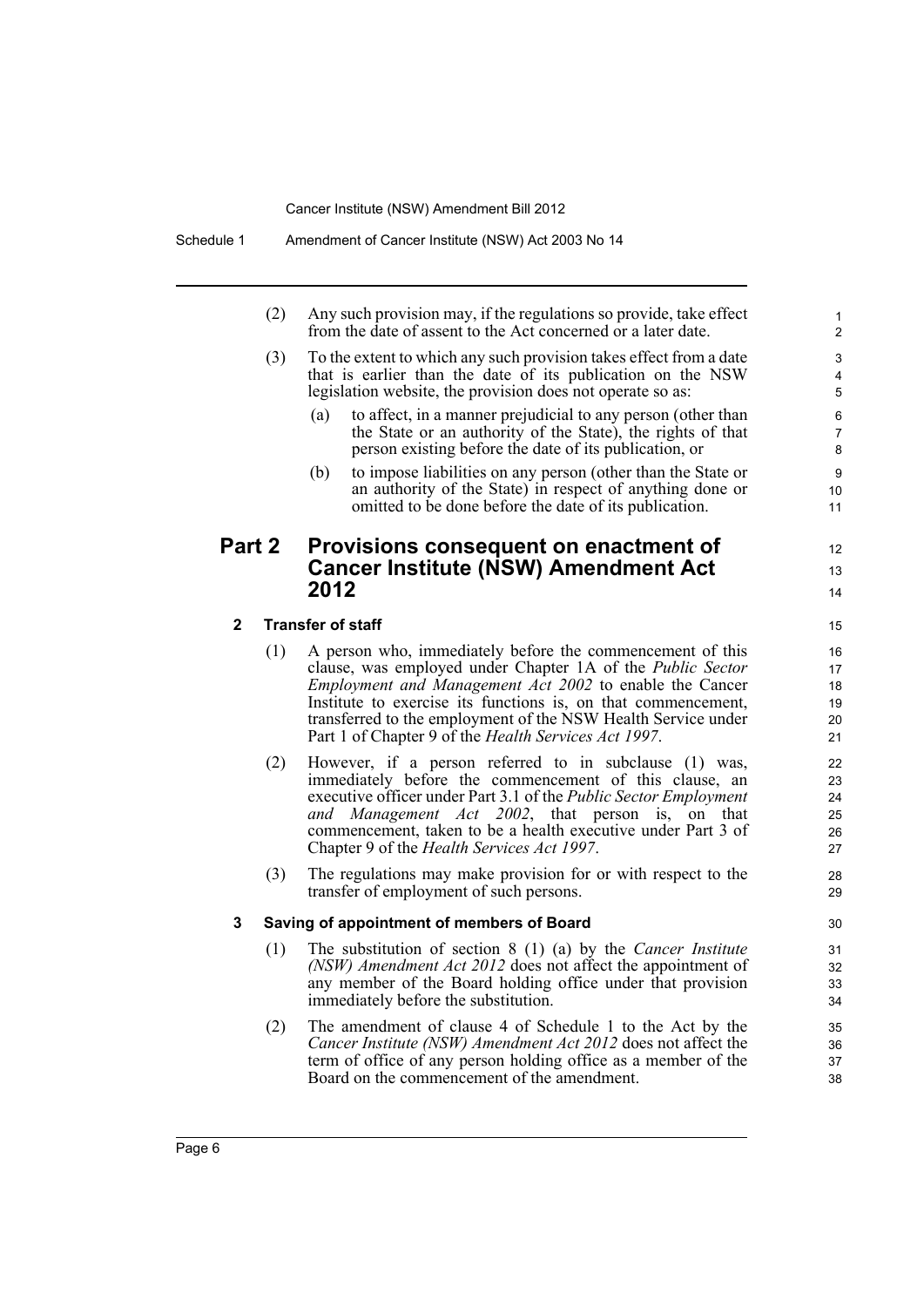Amendment of Cancer Institute (NSW) Act 2003 No 14 Schedule 1

#### **4 Chief Cancer Officer**

The person holding office as Chief Cancer Officer, immediately before the commencement of the amendment to section 10 by the *Cancer Institute (NSW) Amendment Act 2012*, is taken, on that commencement, to be employed as a health executive (within the meaning of Part 3 of Chapter 9 of the *Health Services Act 1997*) for the balance of the person's term of appointment as Chief Cancer Officer.